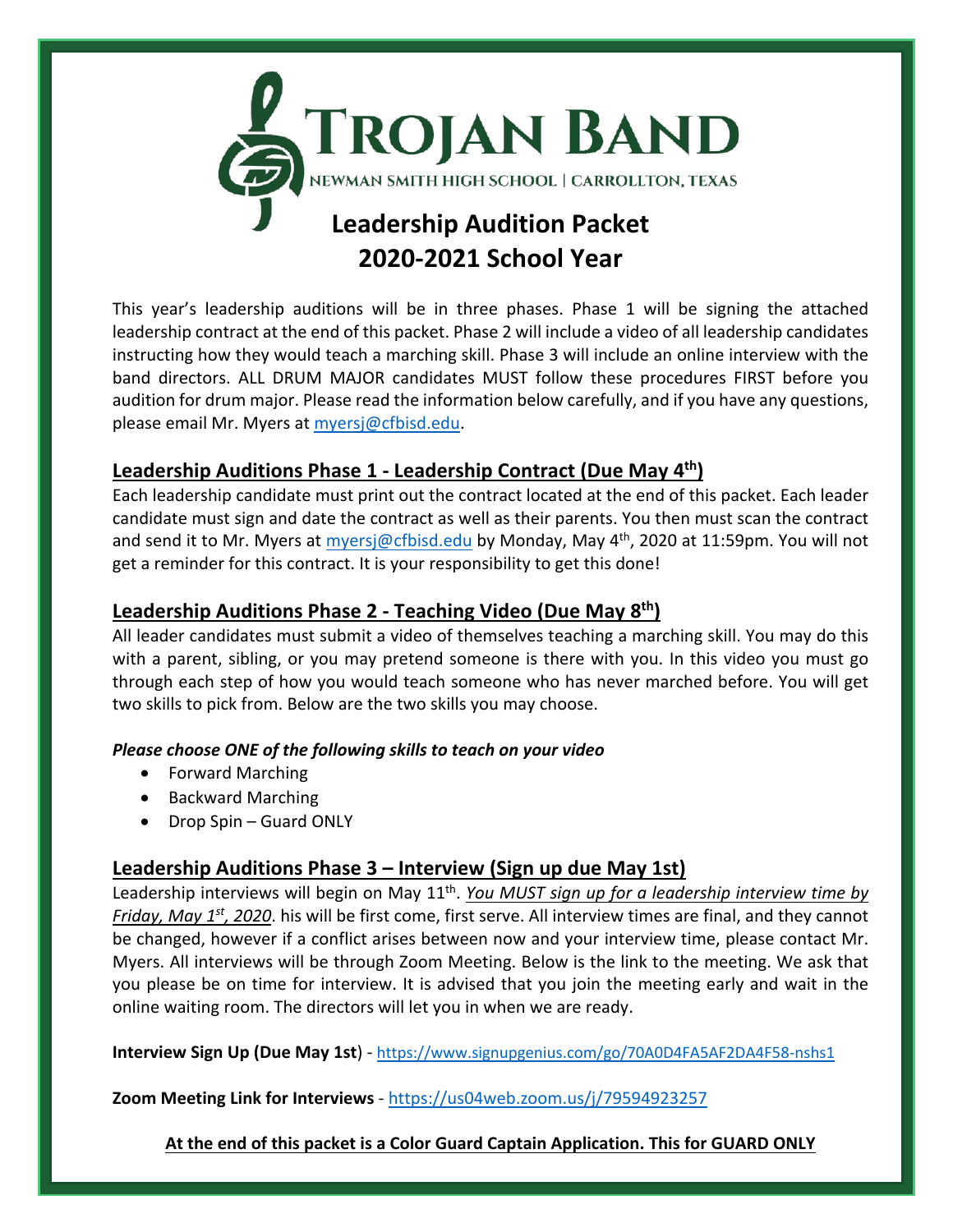### **Rules of the Teaching Video**

- 1. The video MUST be 5 to 8 minutes long. You cannot exceed 8 minutes. We need to know if you can teach a skill in 5 to 8 minutes.
- 2. We must see your entire body. Teaching is about demonstrating and if you are demonstrating how to do a forward step, then we need to see your feet. Make sure your camera is far enough back so we can see you.
- 3. If you are teaching another person, we must see that entire person as well. If you are demonstrating a skill to someone, we need to see if they are understanding and accomplishing what you are asking them to do.
- 4. You need to speak up in the recording The band staff needs to hear you. Make sure you are loud enough so we can hear your voice
- 5. Please assume that the person you are teaching (even if you are pretending) knows all the skills they would need to know BEFORE the forward and backward march. This includes, attention, how to hold the instrument, commands, hand and feet placement, etc…

### **Helpful Hints**

- 1. PRACTICE, PRACTICE, PRACTICE DO NOT do this video without practicing your teaching skills. In 20 years of teaching marching band I have NEVER seen a student be successful teaching by "winging it." Teaching is not easy, and it takes practice
- 2. Make sure your recording is your very best Watch your recording and make sure you like what you send. This needs to be your very best work. So, if you need to do it multiple times, then do it.
- 3. Teaching is all about breaking things down When you teach something new, you need to think about how you would go about it step by step. Think about what you would do first when teaching a forward march.
- 4. WRITE OUT A LESSON PLAN We HIGHLY recommend you do this. ALL teachers instruct their students with a plan. Write down the exact steps you are going to take, how you are going to say them, and then PRACTICE!
- 5. The next few pages are from our marching fundamentals handbook. This should help you think about how you would teach forward or backward marching.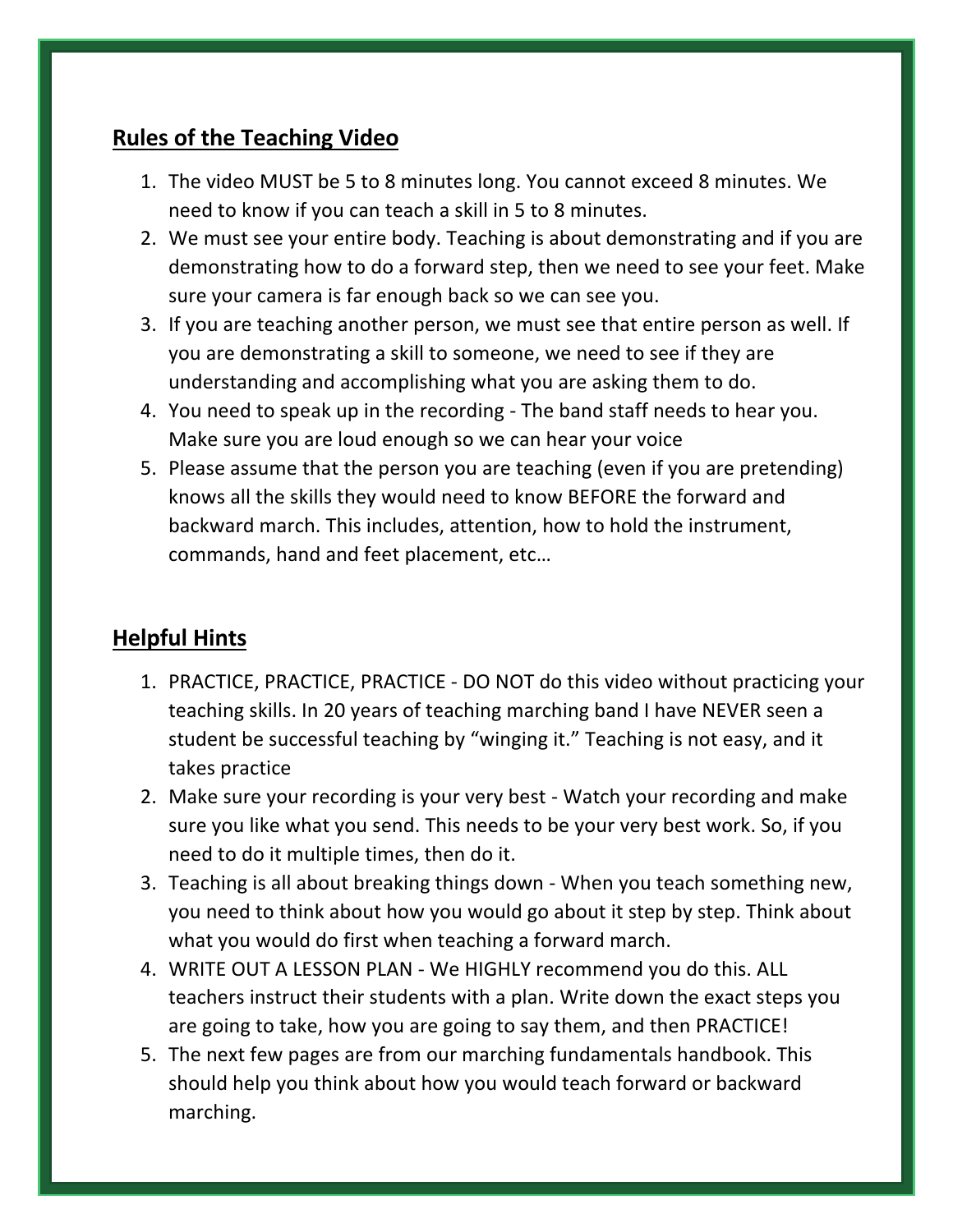# **Forward March**

**Purpose:** All motion no matter the exercise begins with the center of body. Pushing off with the platform of the right foot will create the necessary momentum for each exercise. The motion of the legs should be executed from the hip, much like the way a pendulum moves. The feet should always move in a straight line from where they begin. Do not allow one foot to cross the "line" of another. This can create safety situations at extended step sizes and accelerated tempos.

### **Description:**

The motion uses a straight leg with unlocked knees. Before any movement begins, the weight is balanced on the platforms of the feet! The highest priority:

- **FEET IN TIME!!**
- **FOCUS ON THE PLACEMENT OF THE FOOT AND THE KNEE WILL TAKE CARE OF ITSELF**
- **HEAL LOW - TOES UP - KNEES STRAIGHT - LEAD WITH THE HEAL**

**DO NOT focus on size of step when learning forward marching for the first time. Technique is more important than step size at this point.** 

*The Step Off – "Push, and"* – (te of 8 to count 1)

- The muscles of the right leg should activate and prepare for motion on eight.
- The "push" happens from the right foot. **Push the platform on the right foot into the ground**
- Left leg swings from the hip as the left heel pushes forward
- **Heal is as low** to the ground as possible
- **Left toes curl up** inside the shoe (this ensures a straight leg going forward)
- Both legs are straight and the **left foot is flexed at 90 degrees**
- The motion happens on the "and or te" count

*1st Downbeat – "One"* – (count 1)

- Back edge of the left heel **touches on the beat**.
- The left foot is flexed upward as high as possible should feel pull in the calf muscle, and it is pointed in the direction of travel.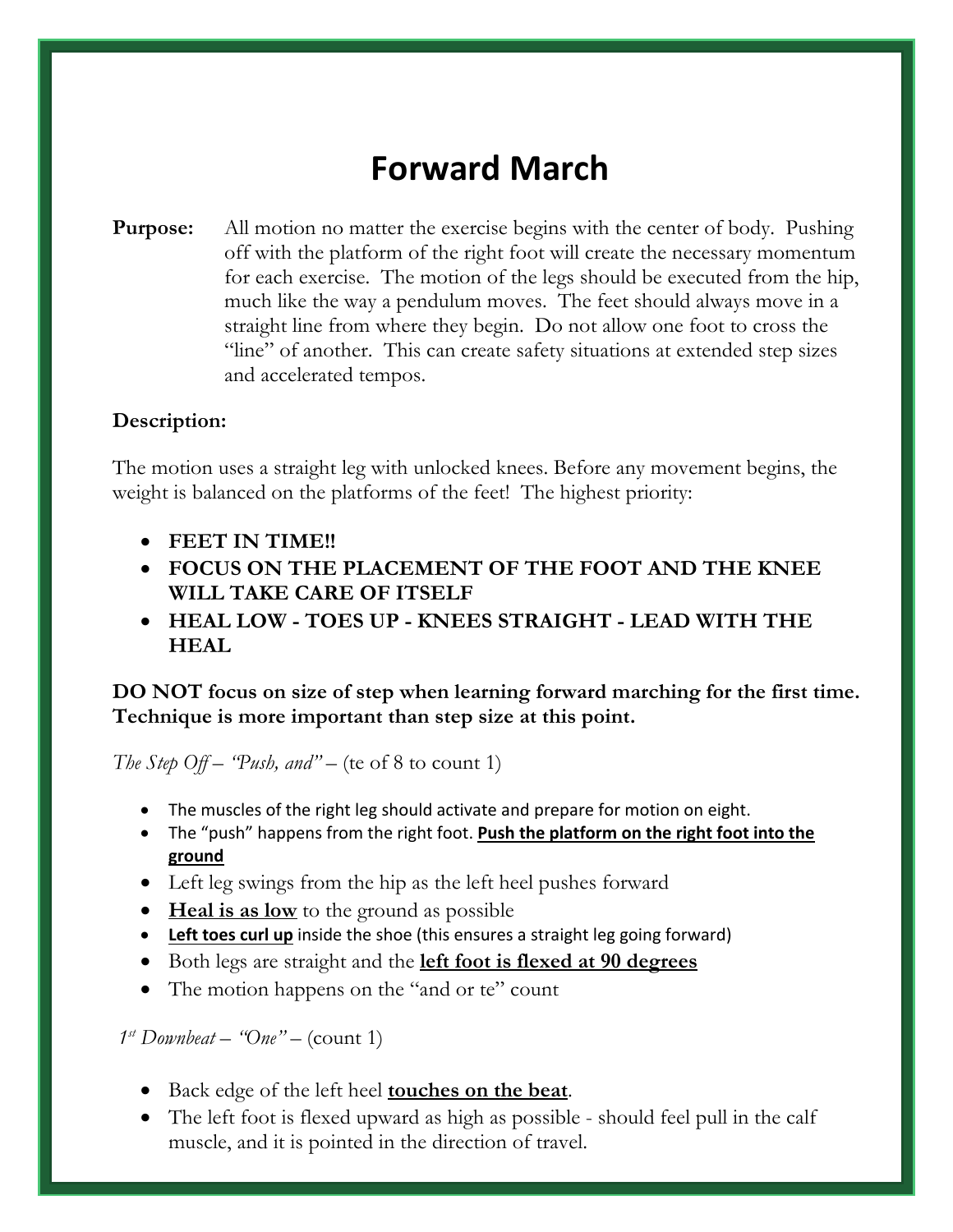- The right foot is on centered on the platform
- Both legs are straight and the **body weight is evenly centered** 50/50 between the feet -creating an A frame in the legs.

*The Cross-through* – "*Pass*" (to "and" of 1)

- The front foot slowly **<u>rolls through its center</u>** as the back foot peels off the ground and provides momentum.
- The **back knee bends** when the feet pass each other.
- The ankles **cross on the "te"** count of beat 1 and the right foot is  $1/2$ " off with the heel down and toe up. The feet are now "in track" with each other.
- This **bend happens naturally** if the legs are straight but knees are relaxed.

*2nd Downbeat* – (to count 2)

- Right leg continues its motion as the ball of left leg provides momentum.
- Like 1<sup>st</sup> downbeat, the **right heel hits on the beat**, both legs are straight, and the weight is centered.

# **HEAL LOW TOES UP KNEES STRAIGHT LEAD WITH THE HEAL**

*The Halt "Place, close"* – (counts 8 and 1)

- On count 8, the right foot goes to "check" straight. The **right toe touches on beat 8** and rolls down to the heel.
- The left foot lands flat on beat one **parallel and next to the right foot**.
- The **left leg does not bend** while bringing in the left foot for the close.

### **Overall-**

- **The steps don't change overall posture**
- The motion is smooth and controlled.
- The feet stay parallel and in-line like skis.
- The upper body remains in the attention position at all times.
- The eyes are up.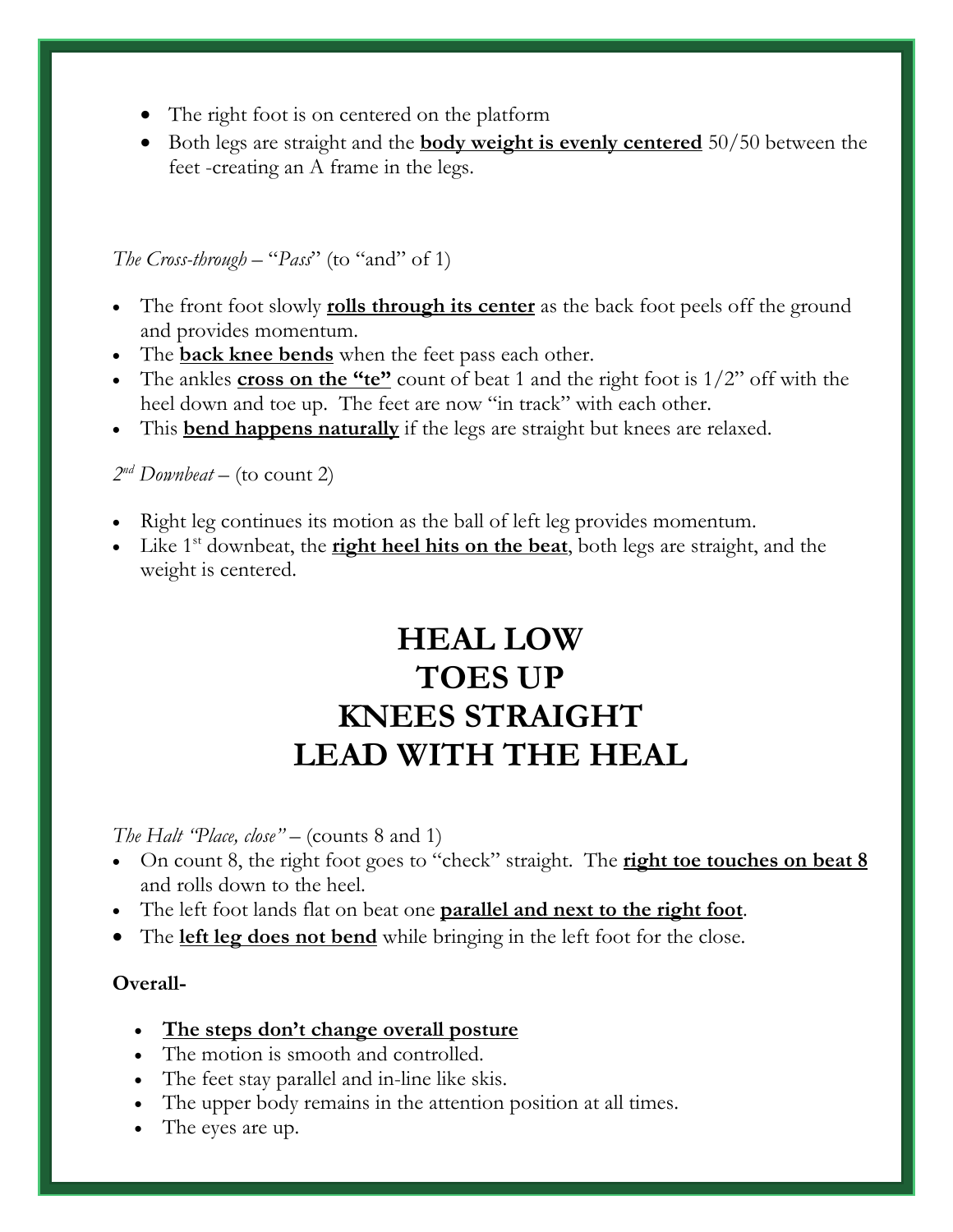The body is lifted up and the torso is firm.

## **Backward March**

**Purpose:** Our backward technique carries the same basic concept as the forward technique. All motion, no matter the exercise begins with the center of body. Pushing off with the platform of the right foot will create the necessary momentum for each exercise. The motion of the legs should be executed from the hip, much like the way a pendulum moves. The feet should always move in a straight line from where they begin. Do not allow one foot to cross the "line" of another. This can create safety situations at extended step sizes and accelerated tempos.

### **Description:**

Before any movement begins, the weight is balanced on the platforms of the feet!

*The Step Off* – *"Push and"* - (te of 8 to count 1)

- The muscles of the right leg should activate and prepare for motion on eight.
- The "push" happens from the right foot. **Push the platform on the right foot into the ground**
- Left leg swings from the hip as the left heel pushes BACKWARD
- **Heal is as low** to the ground as possible
- **You lead with the left heal.**

*1st Downbeat* – *"1"* - (Count 1)

- The left platform touches on the downbeat.
- Right heal comes off the ground. (slightly)
- Right leg is pointed forward like a tondu
- Both heals are low to the ground but DOES NOT TOUCH THE GROUND
- The ball, big toe, and pinky toe should each feel the same amount of weight.
- Both legs are straight and weight is centered  $50/50 A$  frame.

### *The Cross-Through* – "Cross" (to "te" of 1)

- The left foot pushes into the ground as the right platform continues momentum.
- The right leg swings from the hip from a tondu position.
- The legs are straight
- The heals stay low to the ground in the "platform position"
- The ankles cross on the "te" of 1.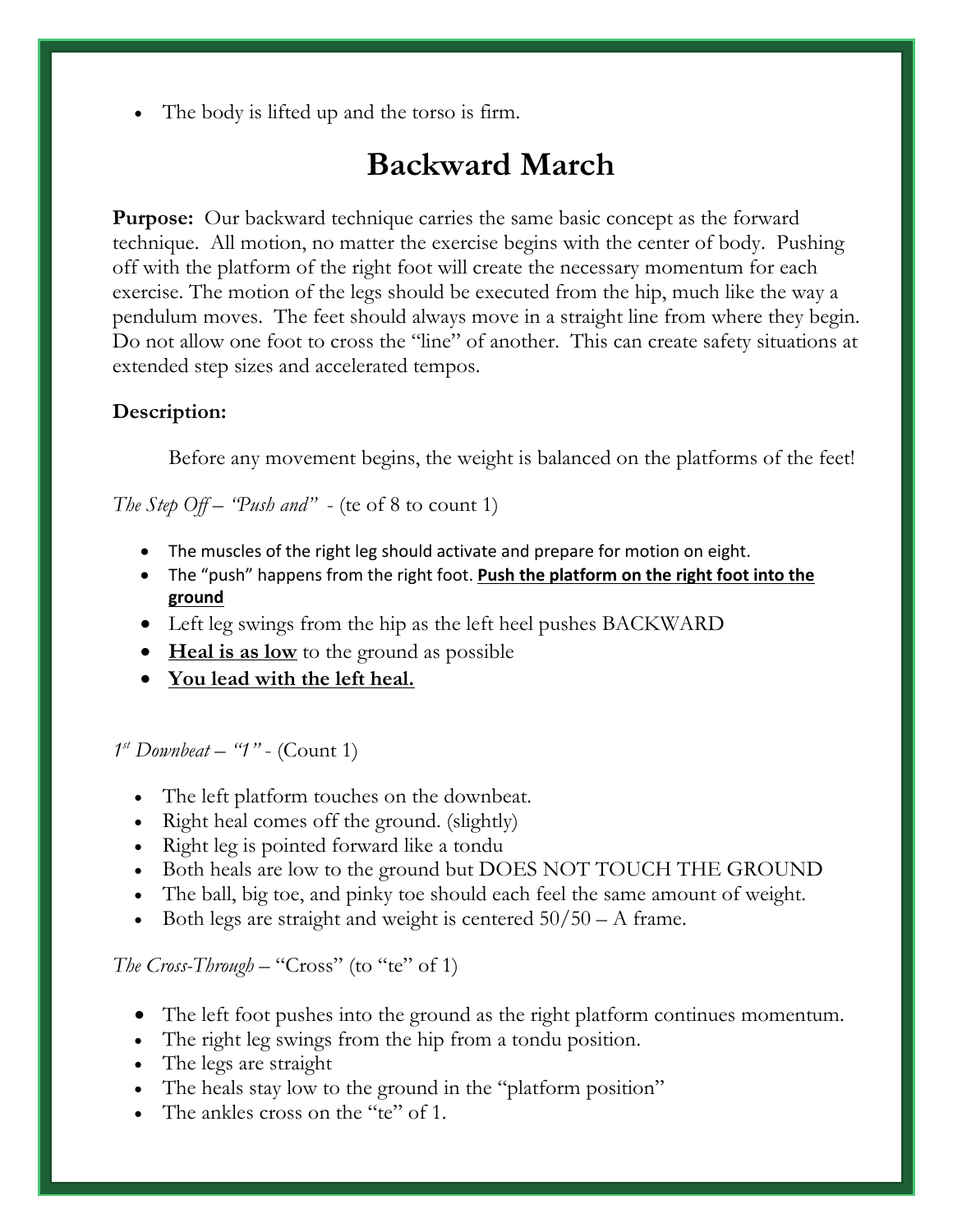### *2nd Downbeat* - (to count 2)

- The right leg continues to swing through as you lead with the right heal
- The right platform lands on the downbeat of count 2 heal stays low
- The body is aligned just as the "1<sup>st</sup> Downbeat" and weight is centered.

**Problem Solving** - Many of the same problems will occur during the backward as in the forward. We all must continue to focus on them in order to appear uniform while moving as well as to be able play at the highest possible performance standard.

- 1. **Too High or Uneven Releve** A concern specifically associated with the backward march is often students will releve too high so that little to no body control exists. The students should only releve to their platforms and no higher. Also, many times the back heel will be higher off the ground than the front. Both heels should be equidistant off the ground.
- 2. **Improper upper body carriage** It must appear as if you are standing still
- 3. **Leaning into and out of the step off** This is most often caused by not leading the motion from the center of the body or by improper weight displacement on the foot.
- 4. **Knee bend on step 1** Focus should be placed on moving from the hip.
- 5. **Upper body not centered over the lower body on the move** Again caused by not leading the initial motion from the center of the body.
- 6. **Extreme upper body motion while on the move** Usually a culprit of not separating at the hips or by lifting the foot too high off the ground and thereby slamming the platform on the ground versus placing it. The platform should graze across the surface of the ground.
- 7. **Timing Tendencies** count two will probably be slow while count eight to one will be fast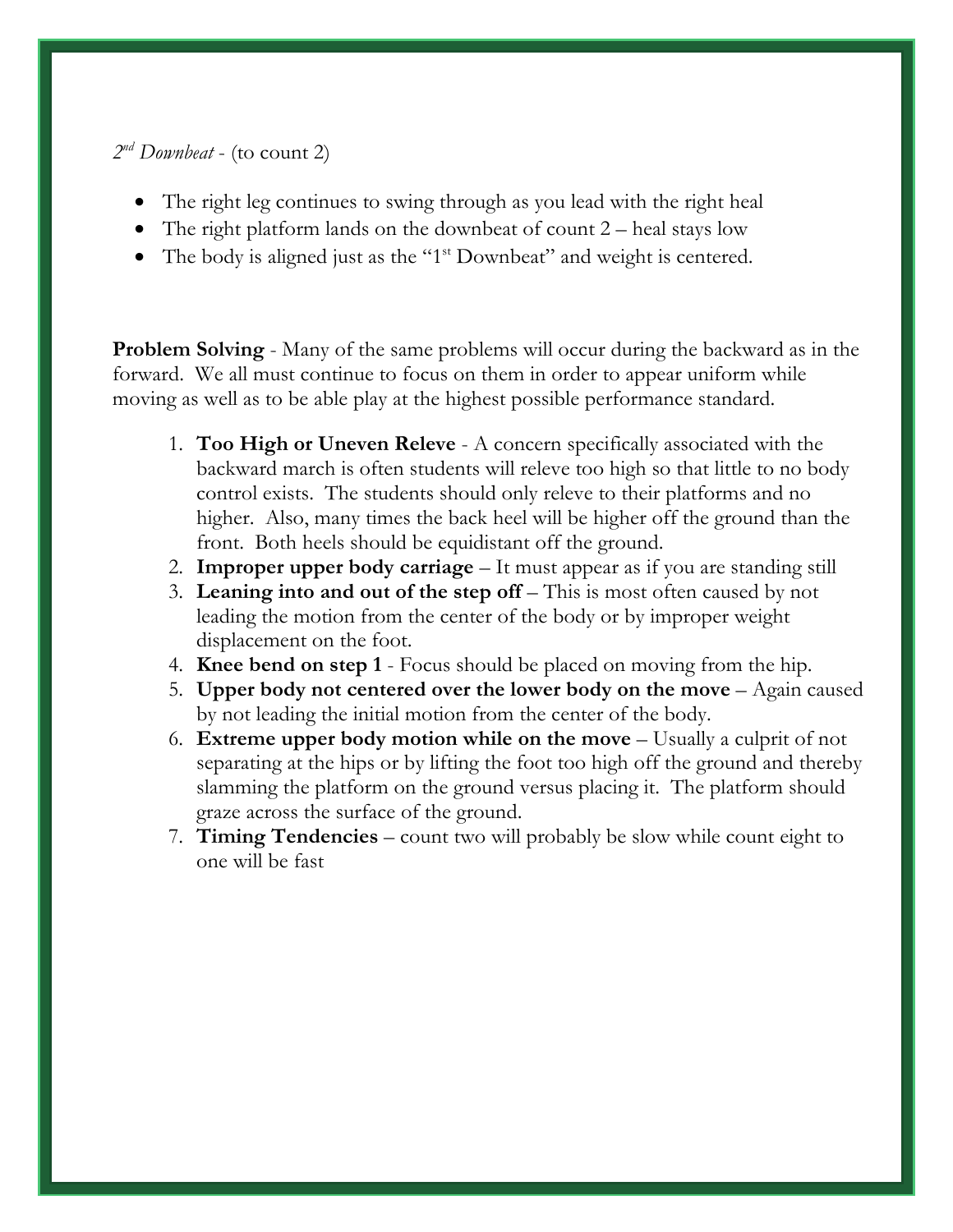## **Newman Smith Band Leadership Guidelines and Contract**

### **2020-2021 School Year**

All students that are selected for a leadership position for the Newman Smith High School Band Program will be expected to do the following as part of their leadership responsibilities.

- 1) **PERFORM A SOLO AND/OR ENSEMBLE** at the region level UIL Solo and Ensemble contest
- 2) **AUDITION** for the All-Region Band
- 3) **ATTEND ALL** scheduled practices, performances, and section rehearsals.
- 4) **BE ACADEMICALLY ELIGIBLE** at the moment of selection and remain eligible for every grading period during the entire school year.
- 5) **PROVIDE LEADERSHIP** through example, promote the highest expectations for other band members, and show zero tolerance for negative behavior
- 6) **SUPPORT** all Newman Smith High School and NSHS Band policies as described in the NSHS Band Handbook.
- 7) **PARTICIPATE** in all winter guard rehearsals and performances (Guard only)
- 8) **COMPLETE** your required 8 concession stand shifts per year

My signature indicates that I have reviewed the leadership guidelines with my child, and we understand the policies which are outlined and stated.

| <b>Printed Parent Name</b> |      | <b>Printed Student Name</b> |      |  |
|----------------------------|------|-----------------------------|------|--|
| Parent/Guardian Signature  | Date | <b>Student Signature</b>    | Date |  |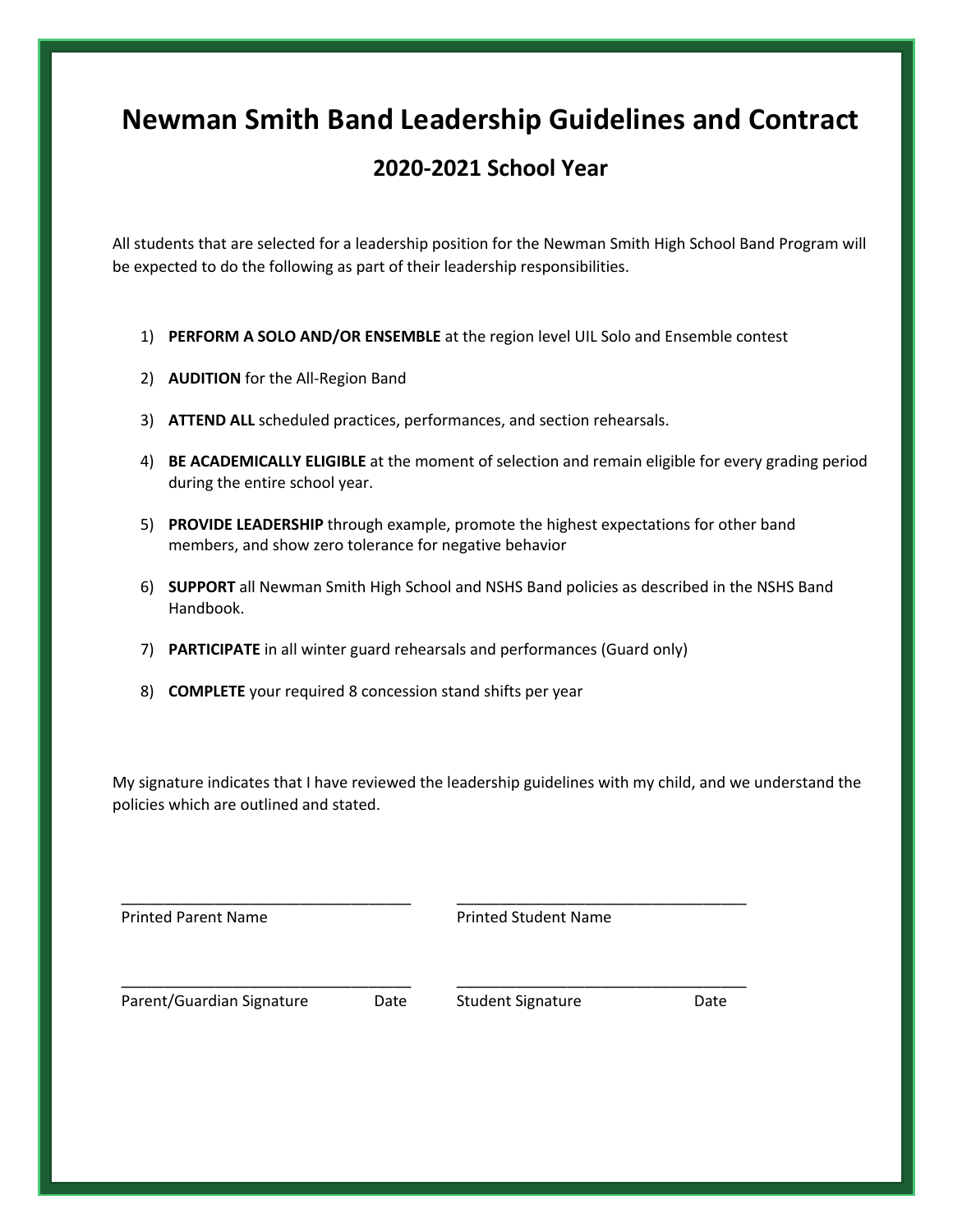# Newman Smith HS Color Guard Captain Application

| <b>Name</b>                    | Age     | Grade | GPA        |
|--------------------------------|---------|-------|------------|
|                                |         |       |            |
| Position Desired: (Circle one) | Captain |       | Co-Captain |

Would you be willing to accept another position if offered? (Circle one) Yes No

Thank you for you interest as a leader for the Newman Smith High School Color Guard. Please answer all questions open and honestly using only blue or black ink. Use additional paper as needed to complete all question. There are no right or wrong answers. This application will be used to aid and assist the interview process. Not all applicants will continue to the interview process, however every application will be considered.

1.) Why do you want to be Captain of the Newman Smith High School Color Guard?

\_\_\_\_\_\_\_\_\_\_\_\_\_\_\_\_\_\_\_\_\_\_\_\_\_\_\_\_\_\_\_\_\_\_\_\_\_\_\_\_\_\_\_\_\_\_\_\_\_\_\_\_\_\_\_\_\_\_\_\_ \_\_\_\_\_\_\_\_\_\_\_\_\_\_\_\_\_\_\_\_\_\_\_\_\_\_\_\_\_\_\_\_\_\_\_\_\_\_\_\_\_\_\_\_\_\_\_\_\_\_\_\_\_\_\_\_\_\_\_\_ \_\_\_\_\_\_\_\_\_\_\_\_\_\_\_\_\_\_\_\_\_\_\_\_\_\_\_\_\_\_\_\_\_\_\_\_\_\_\_\_\_\_\_\_\_\_\_\_\_\_\_\_\_\_\_\_\_\_\_\_ \_\_\_\_\_\_\_\_\_\_\_\_\_\_\_\_\_\_\_\_\_\_\_\_\_\_\_\_\_\_\_\_\_\_\_\_\_\_\_\_\_\_\_\_\_\_\_\_\_\_\_\_\_\_\_\_\_\_\_\_ \_\_\_\_\_\_\_\_\_\_\_\_\_\_\_\_\_\_\_\_\_\_\_\_\_\_\_\_\_\_\_\_\_\_\_\_\_\_\_\_\_\_\_\_\_\_\_\_\_\_\_\_\_\_\_\_\_\_\_\_

2.) If you could change one thing from the past year what would it be? Why?

\_\_\_\_\_\_\_\_\_\_\_\_\_\_\_\_\_\_\_\_\_\_\_\_\_\_\_\_\_\_\_\_\_\_\_\_\_\_\_\_\_\_\_\_\_\_\_\_\_\_\_\_\_\_\_\_\_\_\_\_ \_\_\_\_\_\_\_\_\_\_\_\_\_\_\_\_\_\_\_\_\_\_\_\_\_\_\_\_\_\_\_\_\_\_\_\_\_\_\_\_\_\_\_\_\_\_\_\_\_\_\_\_\_\_\_\_\_\_\_\_ \_\_\_\_\_\_\_\_\_\_\_\_\_\_\_\_\_\_\_\_\_\_\_\_\_\_\_\_\_\_\_\_\_\_\_\_\_\_\_\_\_\_\_\_\_\_\_\_\_\_\_\_\_\_\_\_\_\_\_\_ \_\_\_\_\_\_\_\_\_\_\_\_\_\_\_\_\_\_\_\_\_\_\_\_\_\_\_\_\_\_\_\_\_\_\_\_\_\_\_\_\_\_\_\_\_\_\_\_\_\_\_\_\_\_\_\_\_\_\_\_ \_\_\_\_\_\_\_\_\_\_\_\_\_\_\_\_\_\_\_\_\_\_\_\_\_\_\_\_\_\_\_\_\_\_\_\_\_\_\_\_\_\_\_\_\_\_\_\_\_\_\_\_\_\_\_\_\_\_\_\_

\_\_\_\_\_\_\_\_\_\_\_\_\_\_\_\_\_\_\_\_\_\_\_\_\_\_\_\_\_\_\_\_\_\_\_\_\_\_\_\_\_\_\_\_\_\_\_\_\_\_\_\_\_\_\_\_\_\_\_\_ \_\_\_\_\_\_\_\_\_\_\_\_\_\_\_\_\_\_\_\_\_\_\_\_\_\_\_\_\_\_\_\_\_\_\_\_\_\_\_\_\_\_\_\_\_\_\_\_\_\_\_\_\_\_\_\_\_\_\_\_ \_\_\_\_\_\_\_\_\_\_\_\_\_\_\_\_\_\_\_\_\_\_\_\_\_\_\_\_\_\_\_\_\_\_\_\_\_\_\_\_\_\_\_\_\_\_\_\_\_\_\_\_\_\_\_\_\_\_\_\_

3.) What was your favorite part of this past year? Why?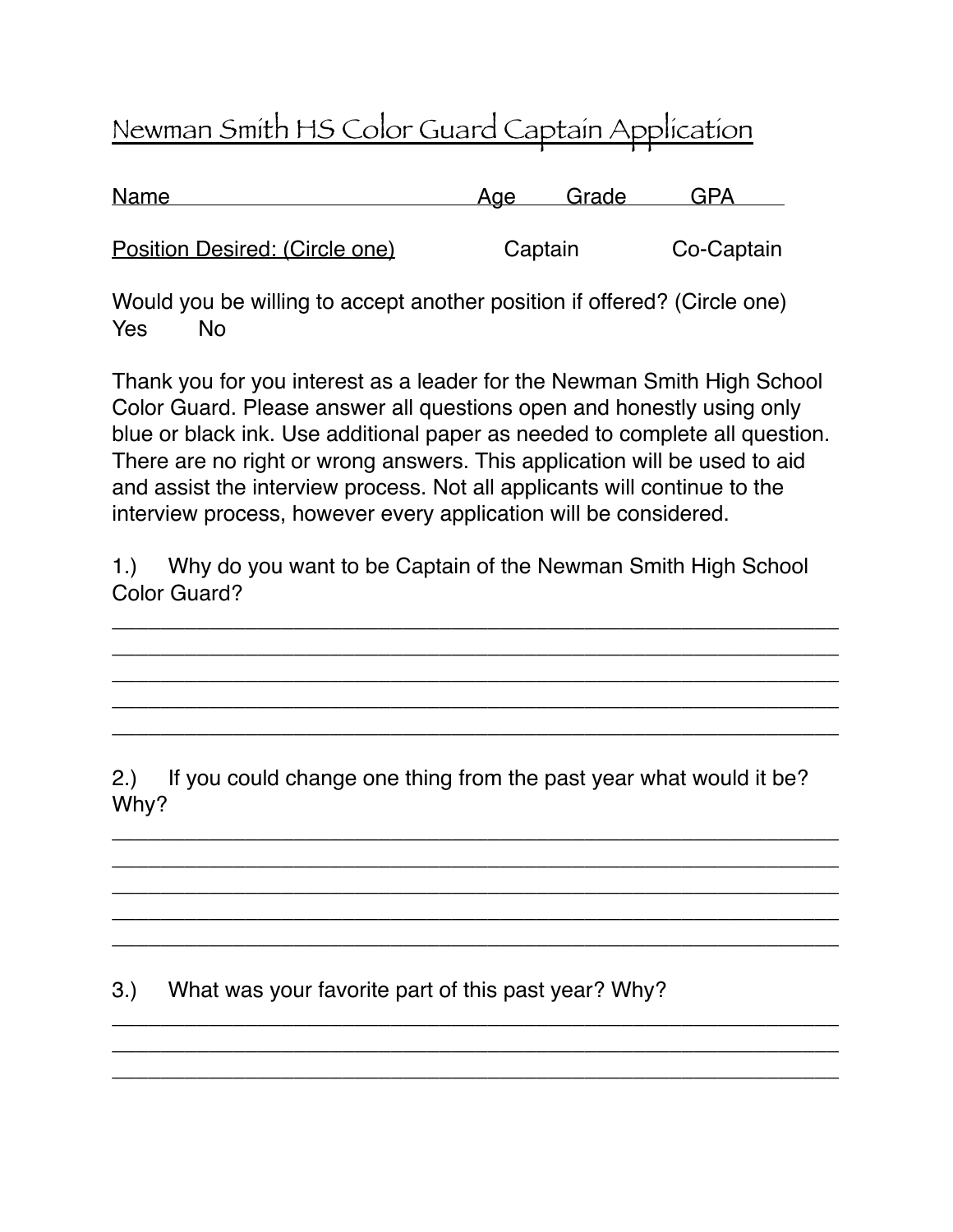$4.$ ) What qualities do you have that set you aside from the others?

Your best friend on the team is disrespectful towards the coaches, the  $5.$ team, and you; How do you handle him or her?

 $6.)$ A few team members are continually late to rehearsal, what would you say is the best solution? How could you help implement this plan?

As captain, it's your job to make sure the team is prepared and  $7.)$ always giving 100%, What can you do to make sure your team is keeping up this standard of excellence?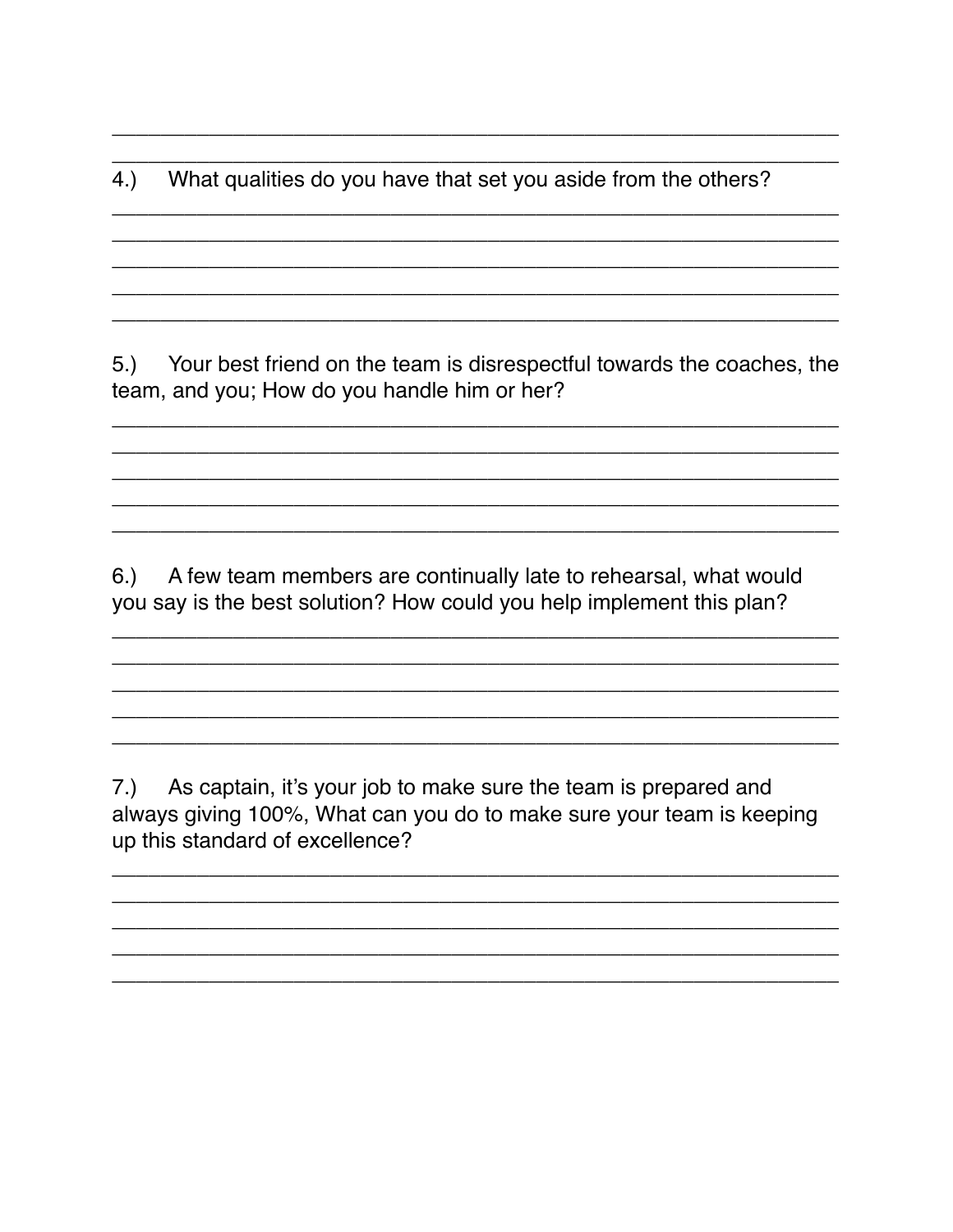Eligibility is the key to participation, what would you do if you learned  $8.$ that a team member was failing and class and was about to become ineligible?

We all have bad days, how would you help a team mate that is  $9.)$ having a bad rehearsal?

10.) What would be your weakest characteristic and how might that hinder your performance as a leader?

11.) As captain it is vital to keep the team unified. What are some things you would do to keep the team unified?